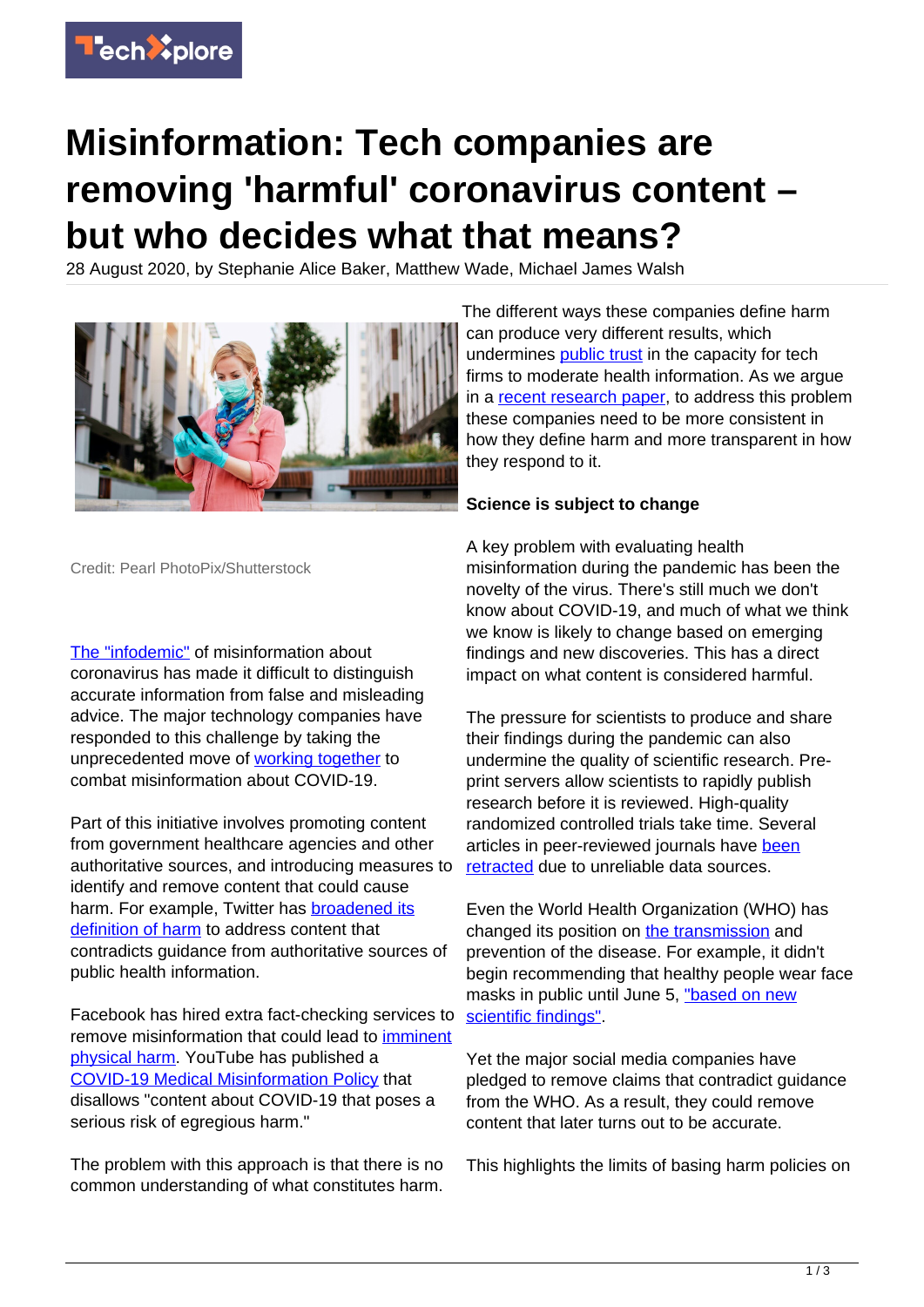

a single authoritative source. Change is intrinsic to the scientific method. Even authoritative advice is subject to debate, modification and revision.

## **Harm is political**

Assessing harm in this way also fails to account for inconsistencies in public health messaging in different countries. For example, Sweden and New Zealand's initial responses to COVID-19 were diametrically opposed, the former based on ["herd](https://www.bmj.com/content/369/bmj.m2376) [immunity"](https://www.bmj.com/content/369/bmj.m2376) and the latter aiming to [eliminate the](https://www.newscientist.com/article/2246858-why-new-zealand-decided-to-go-for-full-elimination-of-the-coronavirus/) [virus.](https://www.newscientist.com/article/2246858-why-new-zealand-decided-to-go-for-full-elimination-of-the-coronavirus/) Yet both were based on authoritative, scientific advice. Even within countries, [public](https://www.theguardian.com/us-news/2020/mar/29/america-states-coronavirus-red-blue-different-approaches) [health policies differ at the state and national level](https://www.theguardian.com/us-news/2020/mar/29/america-states-coronavirus-red-blue-different-approaches) and there is [disagreement between scientific](https://petition.parliament.uk/petitions/300965) [experts](https://petition.parliament.uk/petitions/300965).

Exactly what is considered harmful can become politicized, as debates over the use of malaria drug hydroxychloroquine and [ibuprofen](https://abcnews.go.com/Health/experts-debate-safety-ibuprofen-COVID-19/story?id=69663495) as potential treatments for COVID-19 exemplify. What's more, there are some questions that science cannot solely answer. For example, whether to prioritize public health or the economy. These are ethical considerations that remain highly contested.

Moderating online content inevitably involves arbitrating between competing interests and values. To respond to the speed and scale of usergenerated content, social media moderation mostly relies on computer algorithms. Users are also able to flag or report potentially harmful content.

Despite being designed to reduce harm, these systems can be gamed by savvy users to generate publicity and distrust. This is particularly the case with [disinformation campaigns,](https://link.springer.com/article/10.1007/s12130-000-1022-x) which seek to provoke fear, uncertainty and doubt.

Users can take advantage of the nuanced language important. around disease prevention and treatments. For example, [personal anecdotes](https://journals.sagepub.com/doi/abs/10.1177/1440783319846188?journalCode=josb) about "immuneboosting" diets and supplements can be misleading under a Creative Commons license. Read the but difficult to verify. As a result, these claims don't [original article](https://theconversation.com/misinformation-tech-companies-are-removing-harmful-coronavirus-content-but-who-decides-what-that-means-144534). always fall under the definition of harm.

Similarly, the use of humor and taking content out of context (["the weaponisation of context"\)](https://firstdraftnews.org/latest/information-disorder-the-techniques-we-saw-in-2016-have-evolved) are strategies commonly used to bypass content

moderation. Internet memes, images and questions have also played a crucial role in generating distrust of mainstream science and politics during the pandemic and helped [fuel conspiracy theories.](https://www.researchgate.net/publication/343713825_Baker_SA_2020_Tackling_Misinformation_and_Disinformation_in_the_Context_of_COVID-19_Cabinet_Office_C19_Seminar_Series)

## **Transparency and trust**

The vagueness and inconsistency of technology companies' content moderation mean that some content and [user accounts](https://techxplore.com/tags/user+accounts/) are demoted or removed while other arguably harmful content remains online. The "transparency reports" published by **Twitter** and **[Facebook](https://transparency.facebook.com/)** only contain general statistics about country requests for content removal and little detail of what is removed and why.

This lack of transparency means these companies can't be adequately held to account for the problems with their attempts to tackle misinformation, and the situation is unlikely to improve. For this reason, we believe tech companies should be required to publish details of their moderation algorithms and a record of the health misinformation removed. This would increase accountability and enable public debate where content or accounts appear to have been removed unfairly.

In addition, these companies should highlight claims that might not be overtly harmful but are potentially misleading or at odds with official advice. This kind of labeling would provide users with credible information with which to interpret these claims without suppressing debate.

Through greater consistency and transparency in their moderation, technology companies will provide more reliable content and increase public trust—something that has never been more

This article is republished from **[The Conversation](https://theconversation.com)** 

Provided by The Conversation